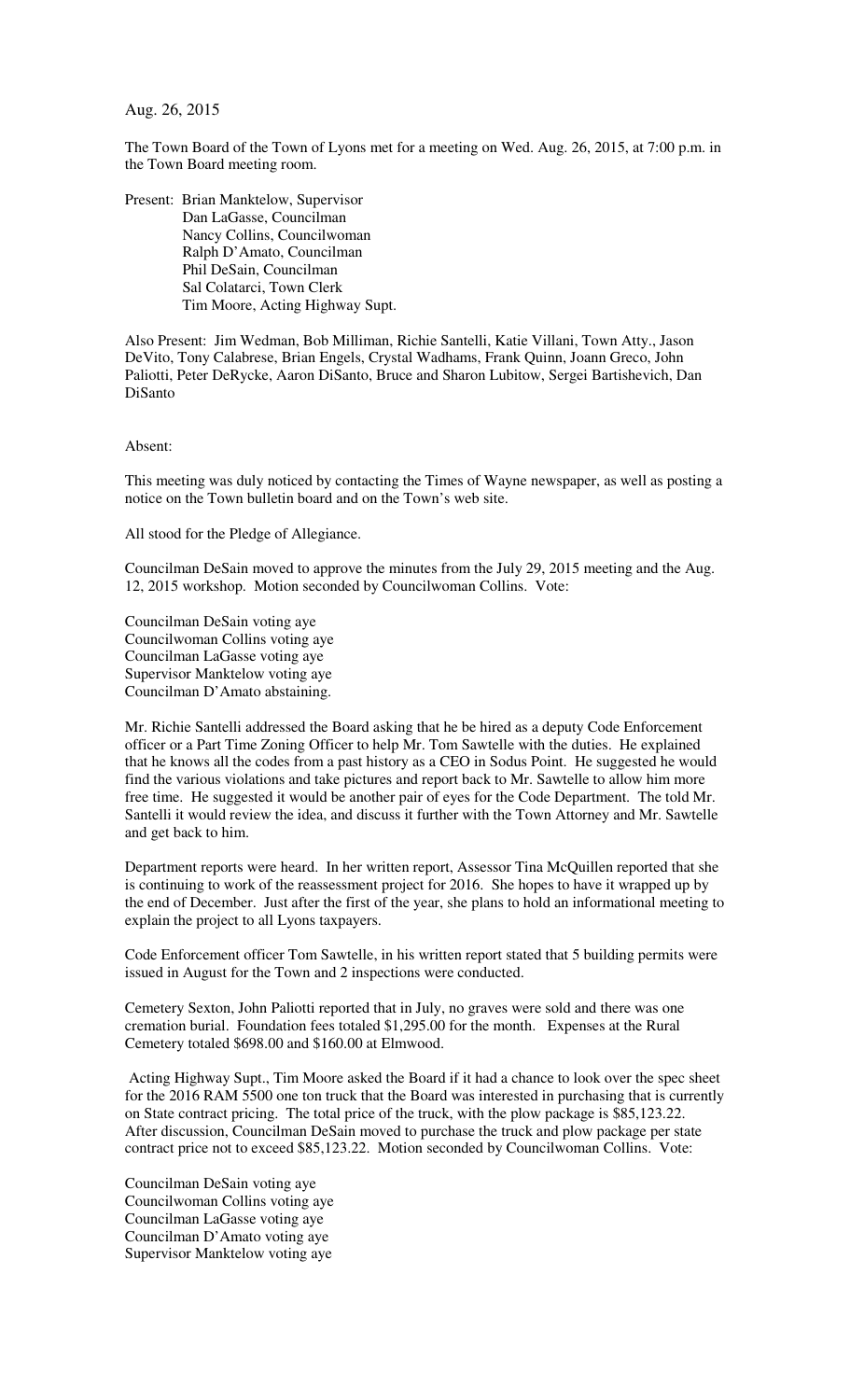Also, Mr. Moore reported that the County has striped most of the roads requested. Both Layton St Rd. and Dunn Rd. have been sealed. Milling of Village streets has been completed with the help of several other Towns. Village streets are being paved. The Town's tractor has been repaired.

Supervisor Manktelow publicly thanked all the surrounding Towns and the County of Wayne for helping Lyons with all the road milling and paving projects in both the Village and the Town this summer.

Supervisor Manktelow reminded everyone that there will be an informational meeting conducted by the County water Authority on Wed. Sept. 16, 2015 at 7 p.m. at the Elementary School. Marty Aman will be on hand to explain how the Authority will be handling the Lyons water and sewer systems and how billing for the services will be conducted. All Lyons residents are urged to attend.

Supervisor Manktelow reminded everyone that the Town Board will conduct a public hearing on Wed. Sept. 9 at 7:15 p.m. for the purpose of dissolving the current Fire protection District (outside the Village) to move forward toward a Joint Fire District.

Councilman LaGasse moved to approve payment of General Fund vouchers #316 through #360 Totaling \$78,538.46 And Highway Fund vouchers #139 through number#151 totaling \$35,825.84 Motion seconded by Councilwoman Collins. Vote:

Councilman LaGasse voting aye Councilwoman Collins voting aye Councilman D'Amato voting aye Councilman DeSain voting aye Supervisor Manktelow voting aye

Supervisor Manktelow asked for a resolution to accept a low quote received by the Galen/Lyons Landfill Committee to monitor ground wells at the closed landfill. Two quotes were received, one from Larsen Engineers totaling \$4,945.00 and the other from Fisher Associated totaling \$22,545.00. Councilman D'Amato moved to accept the low price. Motion seconded by Councilman LaGasse. Vote:

Councilman D'Amato voting aye Councilman LaGasse voting aye Councilman DeSain voting aye Councilwoman Collins voting aye Supervisor Manktelow voting aye

Supervisor Manktelow explained that the lighting in the Town Hall basement needs some updating especially since many records will soon be stored there in addition to what is currently stored by the Town. He received a quote from Anthony Bogan to install all new LED light fixtures at a total cost of \$5,825.00. Councilman D'Amato moved to approve the project at the quoted price. Motion seconded by Councilwoman Collins. Vote:

Councilman D'Amato voting aye Councilwoman Collins voting aye Councilman DeSain voting aye Councilman LaGasse voting aye Supervisor Manktelow voting aye

Sergei Bartishevich, one of the recently appointed Fire Commissioners, addressed the Board Asking the Town Board if it would consider assuming the fire department's current retirees costs and place it into the debt district, rather than having that cost be a part of the fire district cost. Supervisor Manktelow explained that earlier this month, he had received a correspondence indicating that cost must be assumed by the district and not the Town as part of the debt district cost. He said he would get a copy of that correspondence to Mr. Bartishevich.

At 8:15 p.m., Councilman LaGasse moved to go into executive session to discuss pending union negotiations, asking Atty. Villani to remain. Motion seconded by Councilman D'Amato. Vote:

Councilman LaGasse voting aye Councilman D'Amato voting aye Councilwoman Collins voting aye Councilman DeSain voting aye